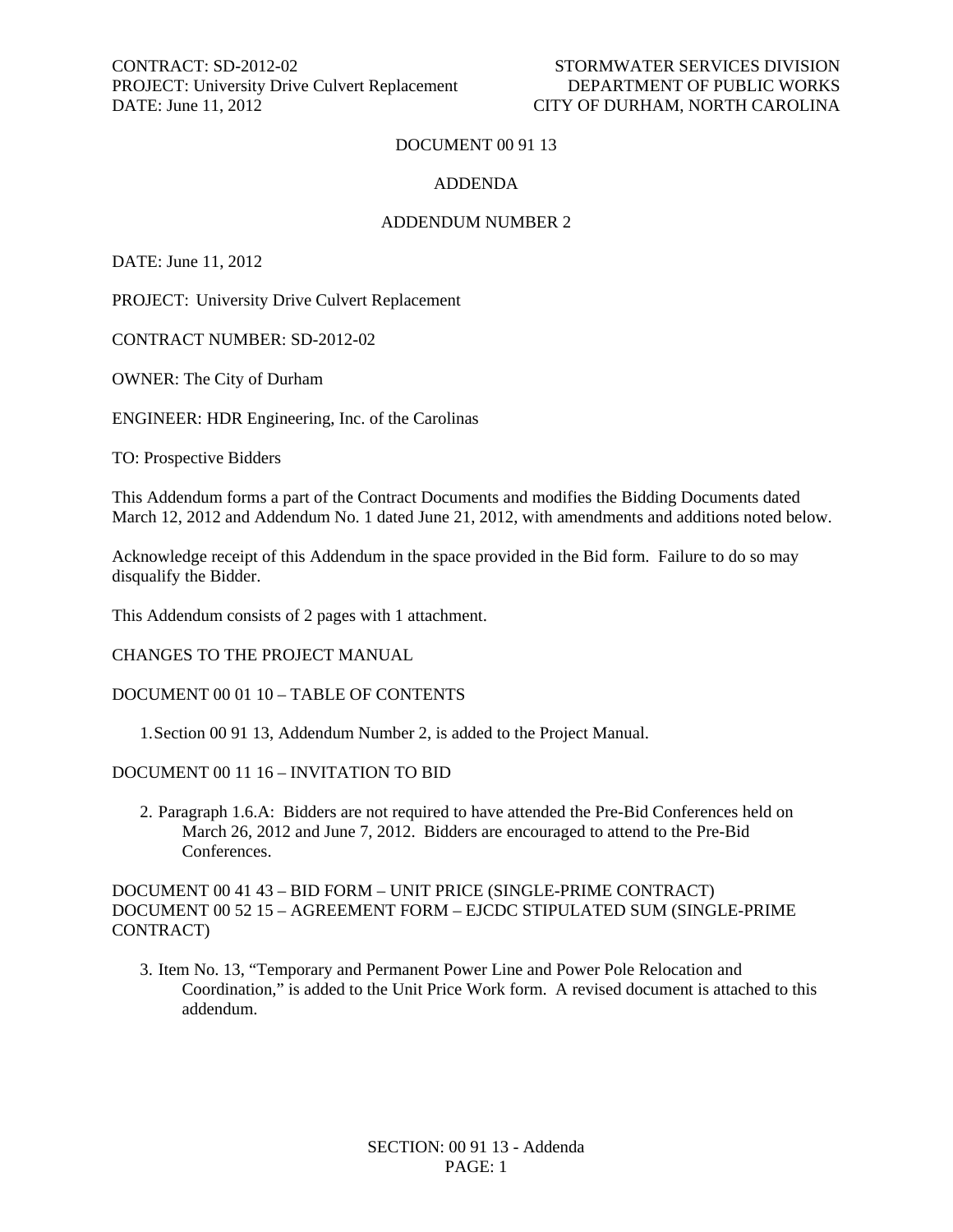### DOCUMENT 01061 – SPECIAL PROVISIONS

4. Paragraph 1.4.N is added to this section of the Project Manual (see below).

- N. Temporary and Permanent Power Line and Power Relocation and Coordination
	- 1. Contractor shall be responsible for all coordination and costs associated with temporary power line and power pole relocation that may be needed to complete the Work, both on private property and within NCDOT right-of-way.
	- 2. Contractor shall be responsible for all coordination and costs associated with permanent power line and power pole relocation as indicated on the Drawings, see sheet C-02, Phasing and Demolition Plan, dated March 12, 2012.
	- 3. Contractor is responsible for all coordination related to temporary and permanent power line and power pole relocation. This includes coordination between the Owner, Engineer, Property Owner (and tenants), NCDOT, and the power utility (Duke Power Company, see Section 01010, Summary of Work, Paragraph 1.1B).
	- 4. Payment for this item shall be lump sum.

### END OF DOCUMENT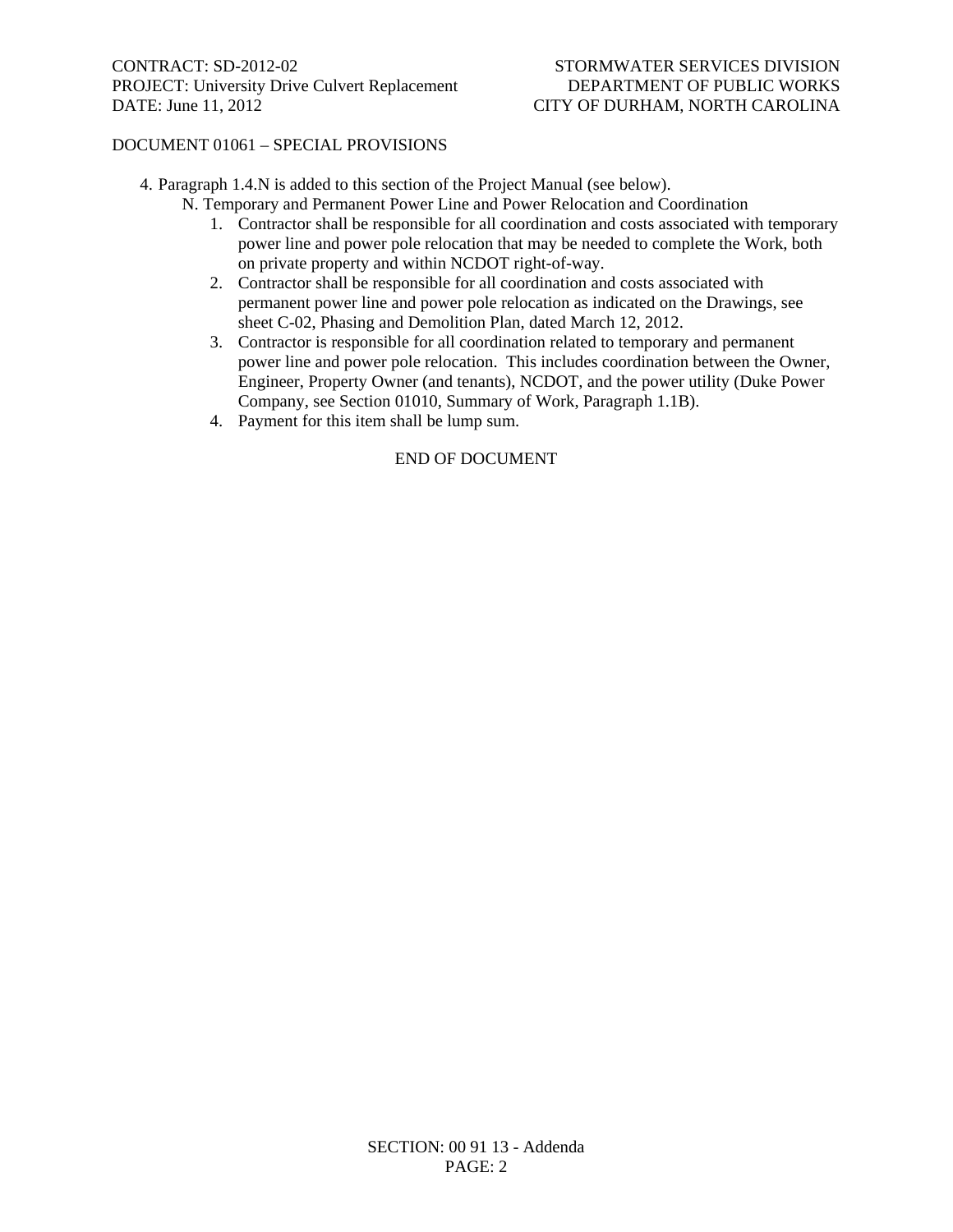# University Drive Culvert Replacement - SD-2012-02

### Unit Price Work

## June 11, 2012

| Item No.                 | <b>Section</b>          | <b>Item Description</b>                               | <b>Quantity Unit  </b> | Unit Price | <b>Item Value</b> |  |  |  |
|--------------------------|-------------------------|-------------------------------------------------------|------------------------|------------|-------------------|--|--|--|
|                          |                         | <b>Demolition, Removal, and Remediation</b>           |                        |            |                   |  |  |  |
| 1                        | 200                     | <b>Select Tree Removal</b>                            | 2EA                    |            |                   |  |  |  |
| Written Item value:      |                         |                                                       |                        |            |                   |  |  |  |
| $\overline{2}$           | 250                     | <b>Remove Existing Concrete Pavement</b>              | 550 SY                 |            |                   |  |  |  |
| Written Item value:      |                         |                                                       |                        |            |                   |  |  |  |
| 3<br>Written Item value: | 250                     | <b>Remove Existing Asphalt Pavement</b>               | 800 SY                 |            |                   |  |  |  |
| 4                        | 340                     | Pipe Removal - 72-inch CMP                            | $24$ LF                |            |                   |  |  |  |
|                          |                         | Subtotal for Demolition, Removal, and Remediation     |                        |            |                   |  |  |  |
|                          | Written subtotal value: |                                                       |                        |            |                   |  |  |  |
|                          |                         | <b>Earthwork</b>                                      |                        |            |                   |  |  |  |
| 1                        | 414                     | <b>Box Culvert Excavation</b>                         | $1$ LS                 |            |                   |  |  |  |
| Written Item value:      |                         |                                                       |                        |            |                   |  |  |  |
| 2                        | 414                     | <b>Foundation Conditioning Material</b>               | 500 TN                 |            |                   |  |  |  |
| Written Item value:      |                         |                                                       |                        |            |                   |  |  |  |
| 3                        | 230                     | <b>Borrow Excavation In Place Measurement</b>         | 900 CY                 |            |                   |  |  |  |
| Written Item value:      |                         | <b>Subtotal for Earthwork</b>                         |                        |            |                   |  |  |  |
| Written subtotal value:  |                         |                                                       |                        |            |                   |  |  |  |
|                          |                         |                                                       |                        |            |                   |  |  |  |
|                          |                         | <b>Soil Erosion and Sediment Control</b>              |                        |            |                   |  |  |  |
| 1<br>Written Item value: | 876                     | Rip Rap - Class II                                    | $91$ TN                |            |                   |  |  |  |
| 2                        | 876                     | Geotextile for Drainage, Type II                      | 60 SY                  |            |                   |  |  |  |
| Written Item value:      |                         |                                                       |                        |            |                   |  |  |  |
| 3                        | <b>SP</b>               | <b>Inlet Sediment Control Device</b>                  | $1$ $EA$               |            |                   |  |  |  |
| Written Item value:      |                         |                                                       |                        |            |                   |  |  |  |
| 4                        | 1660                    | Seeding and Mulching                                  | $0.1$ AC               |            |                   |  |  |  |
| Written Item value:<br>5 | 1605                    | <b>Temporary Silt Fence</b>                           | $50$ LF                |            |                   |  |  |  |
| Written Item value:      |                         |                                                       |                        |            |                   |  |  |  |
|                          |                         | <b>Subtotal for Soil Erosion and Sediment Control</b> |                        |            |                   |  |  |  |
| Written subtotal value:  |                         |                                                       |                        |            |                   |  |  |  |
|                          |                         | <b>Paving</b>                                         |                        |            |                   |  |  |  |
|                          | 610                     | Asphalt Surface Course, Type SF9.5B                   | 96 TN                  |            |                   |  |  |  |
| Written Item value:      |                         |                                                       |                        |            |                   |  |  |  |
| 2<br>Written Item value: | 610                     | <b>Asphalt Cement Binder</b>                          | 6 TN                   |            |                   |  |  |  |
| 3                        | 848                     | Concrete Pavement (8-inches - Class B)                | $92$ $SY$              |            |                   |  |  |  |
| Written Item value:      |                         |                                                       |                        |            |                   |  |  |  |
| 4                        | 520                     | Asphalt Base Course, Type B25.0B                      | 345 TN                 |            |                   |  |  |  |
| Written Item value:      |                         |                                                       |                        |            |                   |  |  |  |
| 5                        | 1205                    | Paint Pavement Marking Lines (4")                     | 350 LF                 |            |                   |  |  |  |
| Written Item value:      |                         |                                                       |                        |            |                   |  |  |  |
|                          |                         | <b>Subtotal for Paving</b>                            |                        |            |                   |  |  |  |
| Written subtotal value:  |                         |                                                       |                        |            |                   |  |  |  |
|                          |                         | <b>Storm Drainage</b>                                 |                        |            |                   |  |  |  |
| 1                        | SP                      | Pre-cast concrete double 5'x5' box culvert            | 157 LF                 |            |                   |  |  |  |
| Written Item value:      |                         |                                                       |                        |            |                   |  |  |  |
| 2                        | SP                      | Pre-cast Concrete Headwall and Wingwalls              | $1$ LS                 |            |                   |  |  |  |
| Written Item value:<br>3 | 420                     | Concrete Structures - Culvert, 4000 psi               | 219 CY                 |            |                   |  |  |  |
|                          |                         |                                                       |                        |            |                   |  |  |  |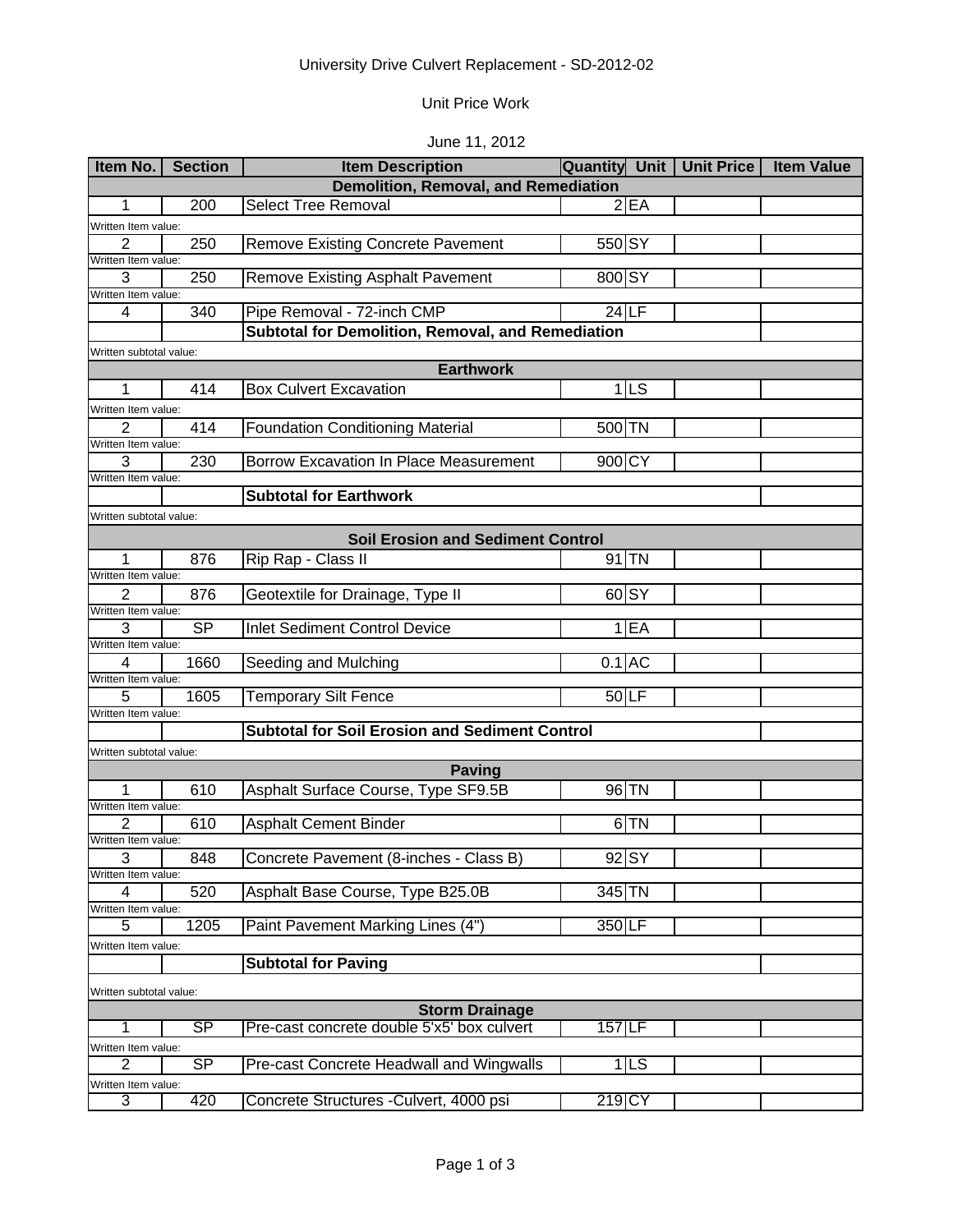# University Drive Culvert Replacement - SD-2012-02

## Unit Price Work

## June 11, 2012

| Item No.   Section                              |           | <b>Item Description</b>                        | <b>Quantity Unit   Unit Price  </b> |  | <b>Item Value</b> |
|-------------------------------------------------|-----------|------------------------------------------------|-------------------------------------|--|-------------------|
| Written Item value:                             |           |                                                |                                     |  |                   |
| 4                                               | 425       | <b>Reinforcing Steel - Culvert</b>             | 41790 LBS                           |  |                   |
| Written Item value:                             |           |                                                |                                     |  |                   |
| 5                                               | 420       | Concrete Structures - Wingwalls, 4000 psi      | 16 CY                               |  |                   |
| Written Item value:                             |           |                                                |                                     |  |                   |
| 6                                               | 425       | <b>Reinforcing Steel - Wingwalls</b>           | 2011 LBS                            |  |                   |
| Written Item value:                             |           |                                                |                                     |  |                   |
|                                                 | 840       | Minor Drainage Structure - Standard 840.14     | 1 <sub>EA</sub>                     |  |                   |
| Written Item value:<br>8                        | 840       |                                                |                                     |  |                   |
|                                                 |           | Frame with Double Grate, Std 840.16            | 1 EA                                |  |                   |
| Written Item value:                             |           | <b>Foundation Conditioning Material, Minor</b> |                                     |  |                   |
| 9                                               | 840       | <b>Structures</b>                              | $1$ TN                              |  |                   |
|                                                 |           |                                                |                                     |  |                   |
| Written Item value:<br>10                       | 310       | Drainage Pipe - 24-inch Class III RCP          | $32$ LF                             |  |                   |
| Written Item value:                             |           |                                                |                                     |  |                   |
| 11                                              | 1520      | Drainage Pipe - 4-inch PVC, SDR 35             | $63$ LF                             |  |                   |
| Written Item value:                             |           |                                                |                                     |  |                   |
| 12                                              | 1520      | Drainage Pipe - 4-inch PVC Elbow               | 2E                                  |  |                   |
| Written Item value:                             |           |                                                |                                     |  |                   |
| 13                                              | 1520      | 4-inch PVC Cleanout                            | 2EA                                 |  |                   |
| Written Item value:                             |           |                                                |                                     |  |                   |
| 14                                              | 840       | Concrete Pipe Plug                             | 2 CY                                |  |                   |
| Written Item value:                             |           |                                                |                                     |  |                   |
|                                                 |           | <b>Subtotal for Storm Drainage</b>             |                                     |  |                   |
| Written subtotal value:                         |           |                                                |                                     |  |                   |
|                                                 |           | <b>Utilities</b>                               |                                     |  |                   |
| 1                                               | 1525      | Utility Manholes - 4' dia. (0-6' depth)        | 2E                                  |  |                   |
| Written Item value:<br>2                        | 1525      | Utility Manhole - 4' dia. over 6' deep         | 6LF                                 |  |                   |
| Written Item value:                             |           |                                                |                                     |  |                   |
| 3                                               | 1520      | Sanitary Sewer - 8-inch DIP CI. 50             | 52 LF                               |  |                   |
| Written Item value:                             |           |                                                |                                     |  |                   |
| 4                                               | 1520      | Sanitary Sewer - 10-inch DIP Cl. 50            | $86$ LF                             |  |                   |
| Written Item value:                             |           |                                                |                                     |  |                   |
| 5                                               | 1520      | Sanitary Sewer - 4-inch PVC Lateral            | $105$ LF                            |  |                   |
| Written Item value:                             |           |                                                |                                     |  |                   |
| 6                                               | 1520      | Sanitary Sewer - 4-inch PVC Elbow              | 1 EA                                |  |                   |
| Written Item value:                             |           |                                                |                                     |  |                   |
| 7                                               | SP        | Water service adjustments, incl. fittings      | $1$ $FA$                            |  |                   |
| Written Item value:                             |           |                                                |                                     |  |                   |
| 8                                               | <b>SP</b> | Sewer service adjustments, incl. fittings      | 1 <sub>EA</sub>                     |  |                   |
| Written Item value:                             |           |                                                |                                     |  |                   |
| 9                                               | SP        | Gas service adjustments, incl. fittings        | 1 EA                                |  |                   |
| Written Item value:                             |           |                                                |                                     |  |                   |
|                                                 |           | <b>Subtotal for Utilities</b>                  |                                     |  |                   |
| Written subtotal value:<br><b>Miscellaneous</b> |           |                                                |                                     |  |                   |
|                                                 | 800       | Mobilization                                   | 1 LS                                |  |                   |
| Written Item value:                             |           |                                                |                                     |  |                   |
| $\overline{2}$                                  | 801       | <b>Construction Surveying</b>                  | 1 LS                                |  |                   |
|                                                 |           |                                                |                                     |  |                   |